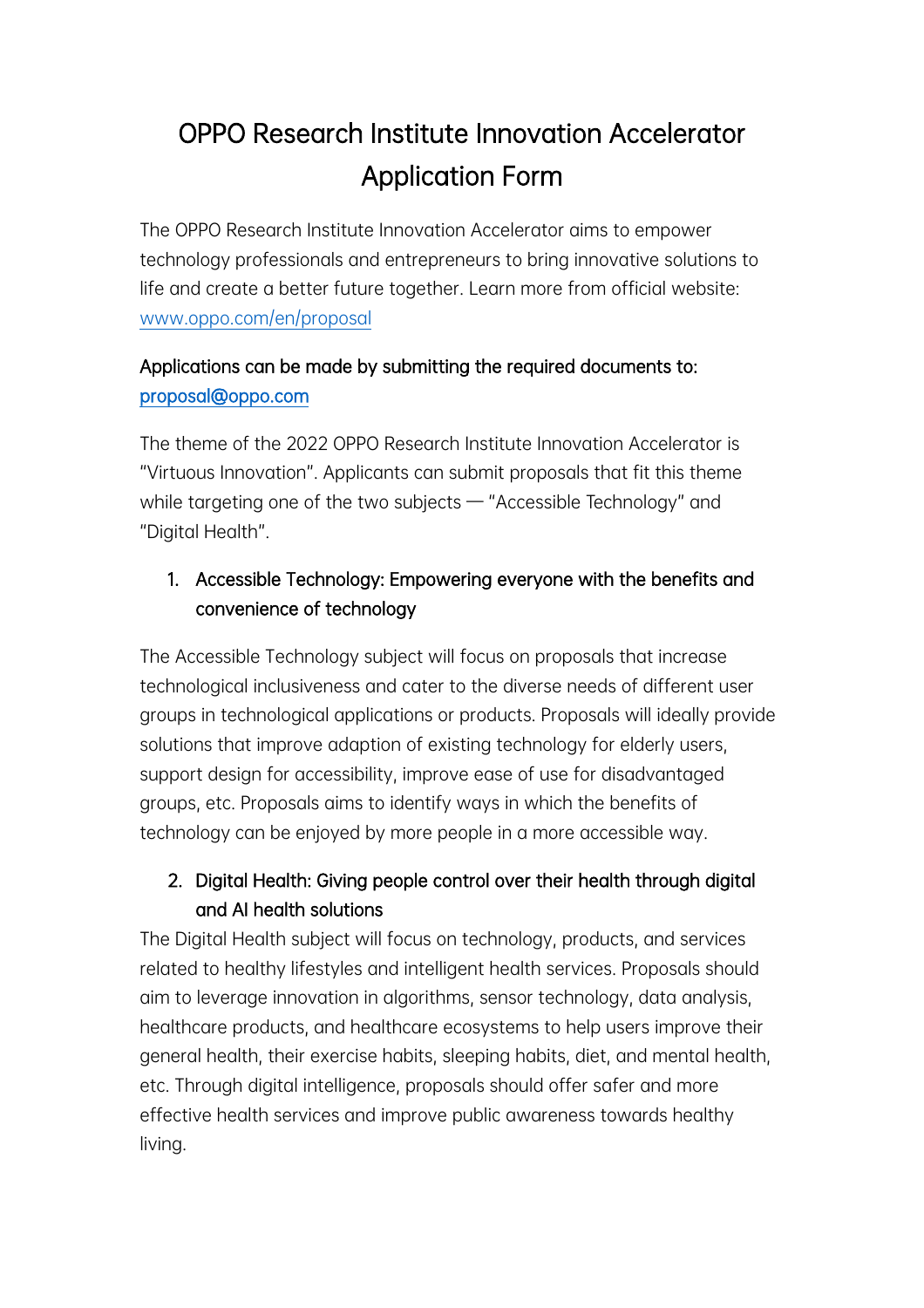Please see the following list of submission documents, and send them to the email: proposal@oppo.com:

#### • Required documents:

- à Application Form
- à Demo or presentation of the proposed idea (this can be in the form of text, image, video or any other digital format that effectively communicates your idea)

#### • Optional documents

- à Professional referral (text, video or other suitable format)
- à User referrals (text, video or other suitable format)
- à Other related documents (e.g., business proposal, academic papers, achievements or other accolades)

| <b>Application Form</b>                                                                                                                                                   |                                                                                                                                                                                                                                                                                                                |  |
|---------------------------------------------------------------------------------------------------------------------------------------------------------------------------|----------------------------------------------------------------------------------------------------------------------------------------------------------------------------------------------------------------------------------------------------------------------------------------------------------------|--|
| Local activities will<br>be held in different<br>cities worldwide.<br>Please select your<br>region according to<br>the country in<br>which you or your<br>team are based. | Hyderabad (India)<br>(For participants in India)<br>Tel Aviv (Israel)<br>(For participants in Europe and Israel, please refer to the United<br>Nations definition of Western and Western European states)<br>Shenzhen (China)<br>(For participants in Mainland China and other regions not mentioned<br>above) |  |
| <b>Current Residence</b><br>(City, Country)                                                                                                                               |                                                                                                                                                                                                                                                                                                                |  |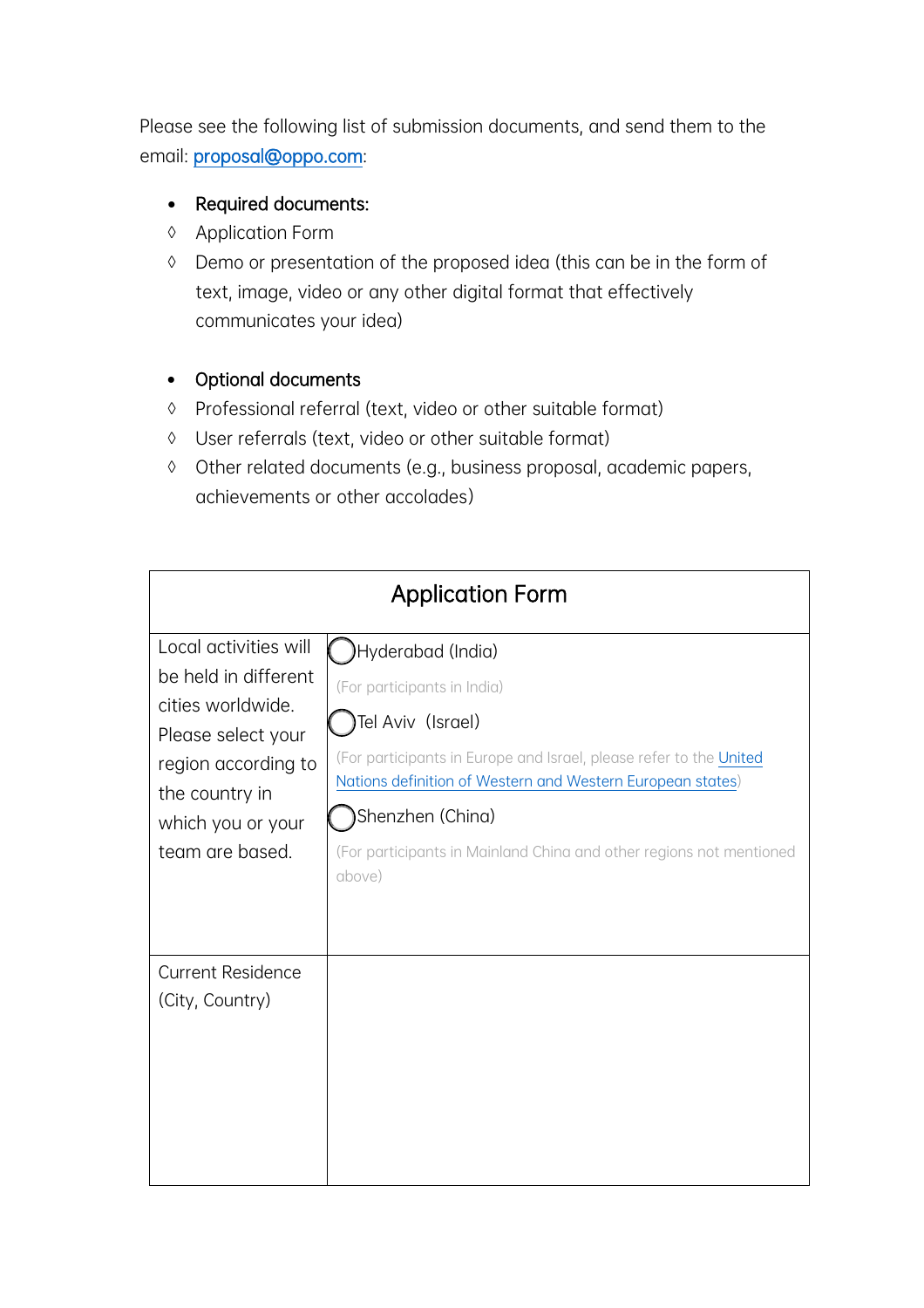| Applicant Information<br>1.                                                                                              |                                         |  |
|--------------------------------------------------------------------------------------------------------------------------|-----------------------------------------|--|
| Proposal Name                                                                                                            |                                         |  |
| <b>Applicant Name</b>                                                                                                    |                                         |  |
| Please fill in an individual<br>name for individual<br>application, or an<br>organization name for<br>group applications |                                         |  |
| Applicant category                                                                                                       | Individual application                  |  |
| Please only choose one<br>category.                                                                                      | Start-up                                |  |
|                                                                                                                          | Higher education and research institute |  |
|                                                                                                                          | <b>NGO/ Non-profit</b>                  |  |
|                                                                                                                          | Others <sub>_</sub>                     |  |
| <b>Contact Person</b>                                                                                                    |                                         |  |
| <b>Email Address</b>                                                                                                     |                                         |  |
| Introduction of the<br>applicant                                                                                         |                                         |  |
| Please provide a short<br>introduction and<br>background of yourself or<br>your team/ organization                       |                                         |  |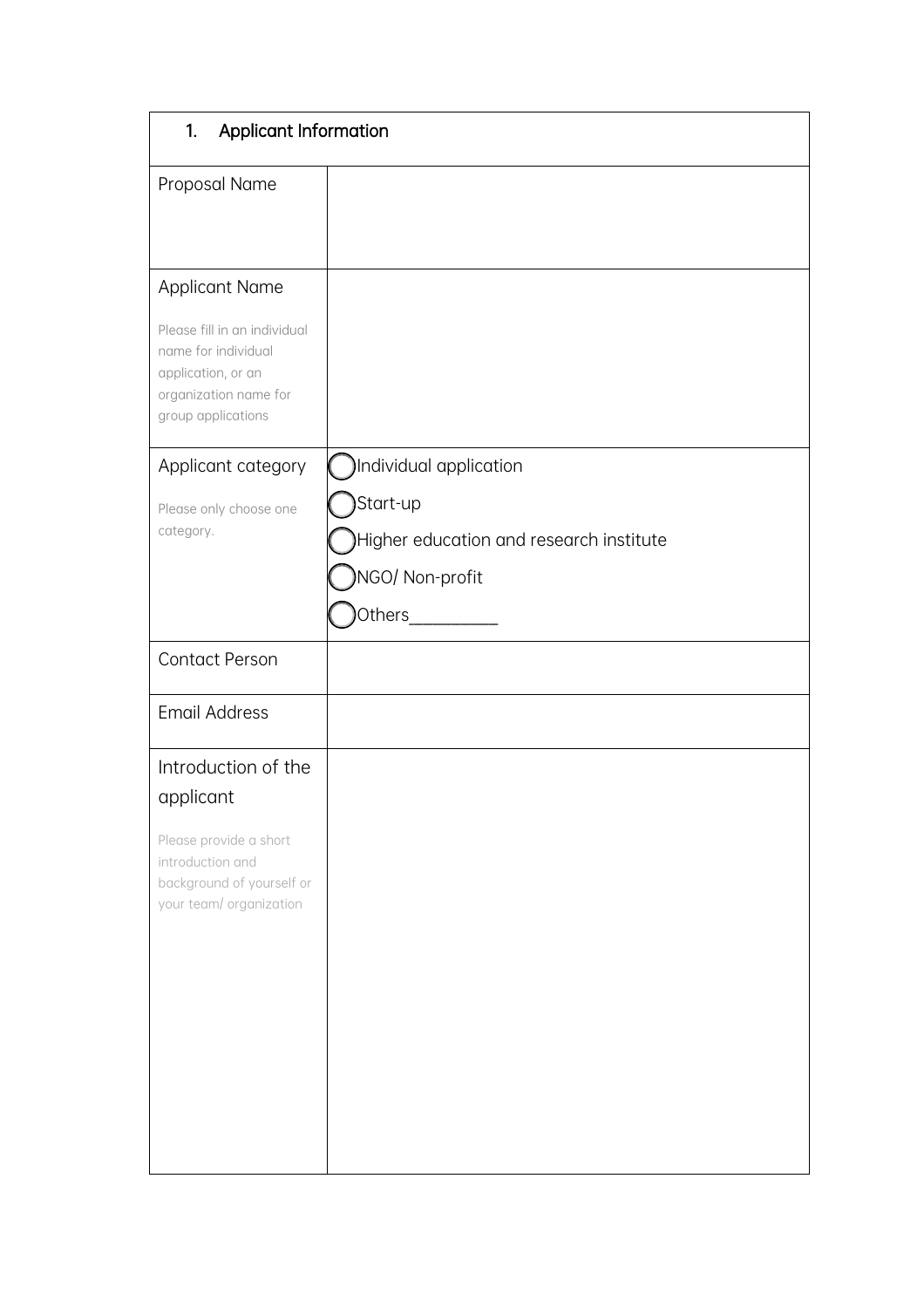| 2. Proposal Information                                                                                                                                                                                           |                        |  |
|-------------------------------------------------------------------------------------------------------------------------------------------------------------------------------------------------------------------|------------------------|--|
| Subject                                                                                                                                                                                                           | Accessible Technology) |  |
| Please only choose one<br>subject.                                                                                                                                                                                | Digital Health         |  |
| Proposal<br>Introduction                                                                                                                                                                                          |                        |  |
| Introduce your proposal in<br>one sentence. (Max 50<br>words)                                                                                                                                                     |                        |  |
| Application                                                                                                                                                                                                       |                        |  |
| Scenarios                                                                                                                                                                                                         |                        |  |
| Introduce the specific<br>users and applications of<br>the technology. (Max 200<br>words)                                                                                                                         |                        |  |
| Feasibility of the<br>Technology/<br>Proposal                                                                                                                                                                     |                        |  |
| Please detail whether any<br>demo products or<br>commercial plans<br>currently exist, and<br>whether the solution can<br>be feasibly integrated<br>with OPPO's existing<br>products and<br>technologies. (Max 200 |                        |  |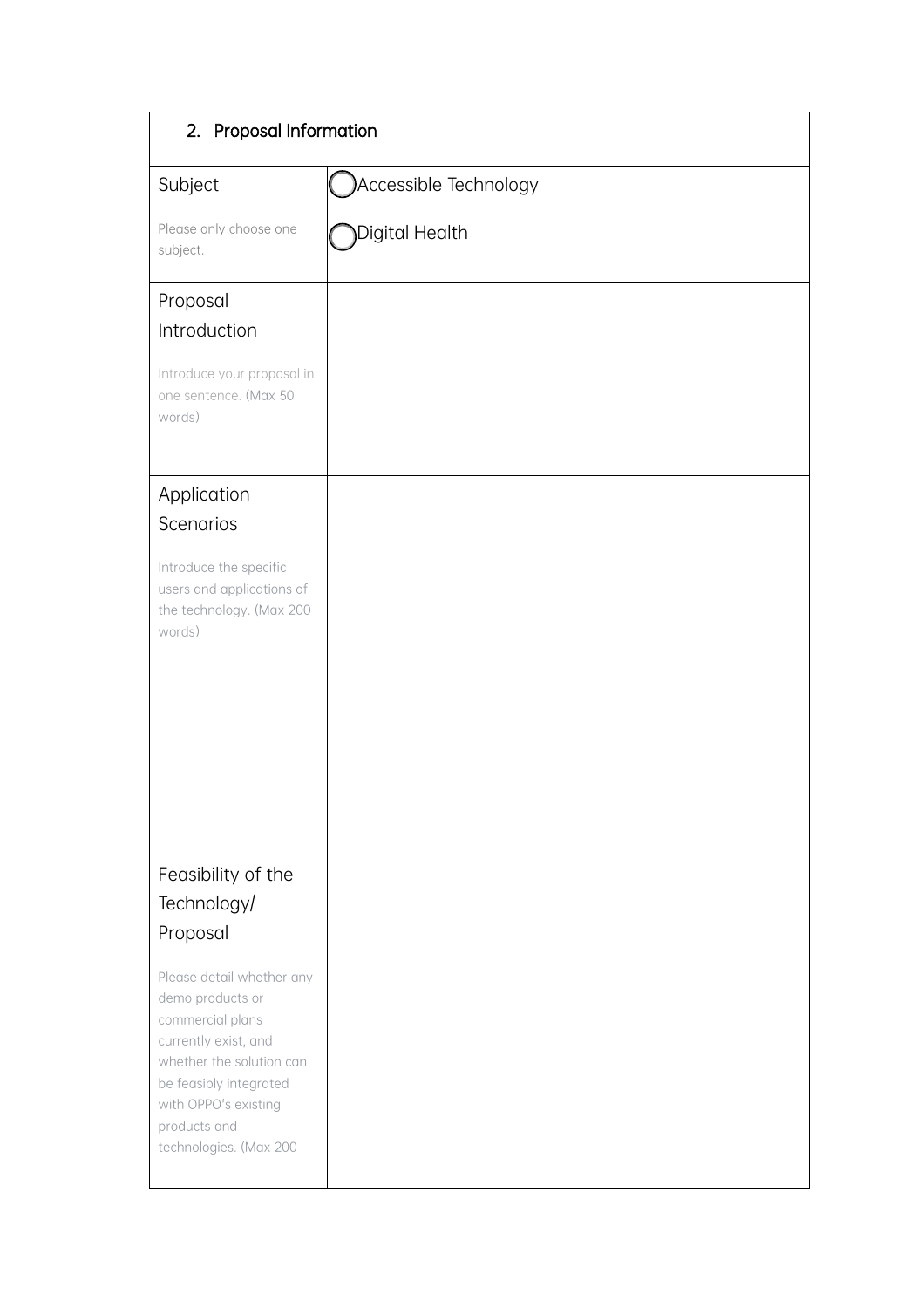| words)                                                                                                                                |
|---------------------------------------------------------------------------------------------------------------------------------------|
| Technological<br>Innovation                                                                                                           |
| Introduce the innovation<br>and core technology<br>behind the proposal. (Max<br>200 words)                                            |
| Social Value                                                                                                                          |
| Please explain how the<br>proposal can solve<br>specific social issues and<br>deliver long term value for<br>society. (Max 200 words) |
| Current bottlenecks<br>and how do you<br>think OPPO can help<br>you                                                                   |
| Please label these in<br>numerical order of<br>importance, with No.1<br>being the most important                                      |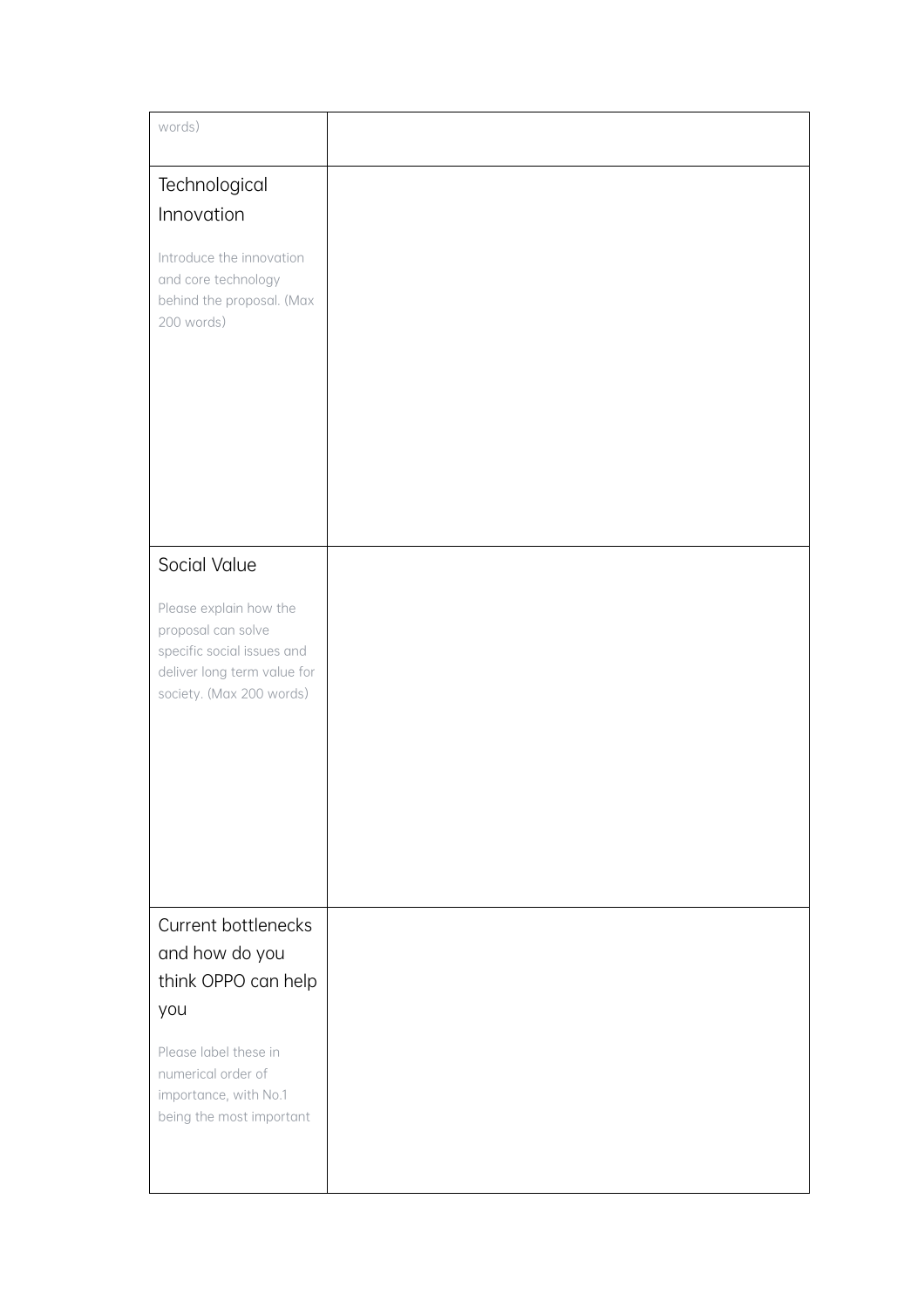| Resources most in<br>need of support<br>Please only select one<br>most needed resource.                                                                             | unding<br>Technical and commercialization support<br>Marketing and promotion<br>Others |
|---------------------------------------------------------------------------------------------------------------------------------------------------------------------|----------------------------------------------------------------------------------------|
| Other supporting<br>documents<br>(optional)                                                                                                                         |                                                                                        |
| Please provide links to<br>other documents such<br>as business proposals,<br>demo videos, or others<br>that can assist it telling<br>us more about your<br>proposal |                                                                                        |

#### 3. Declaration of Consent

My name is

My nationality is

Hereby I express my company

("the Company") intent to participate in the OPPO Research Institute Innovation Accelerator ("the Program"). I confirm that I have read and understood the Terms & Conditions and Privacy Agreement of the Program and I/ the Company agree to the following conditions:

1. I/ The Company authorize Guangdong OPPO Mobile Telecommunications Corp., Ltd ("OPPO", "the Organizer") and its subsidiaries to use my/ the Company's image, name, logo, and other elements in all communications related to the Program. I agree for these elements to be used indefinitely in any country or region with no expectation of compensation for their use. I/ The Company will not attempt to restrict the dissemination or use of these assets, and in the event that these assets are brought into legal dispute against OPPO, I/ the Company agree to bear all legal responsibility.

2.I/ The Company confirm the following statements to be true regarding the submitted proposal: